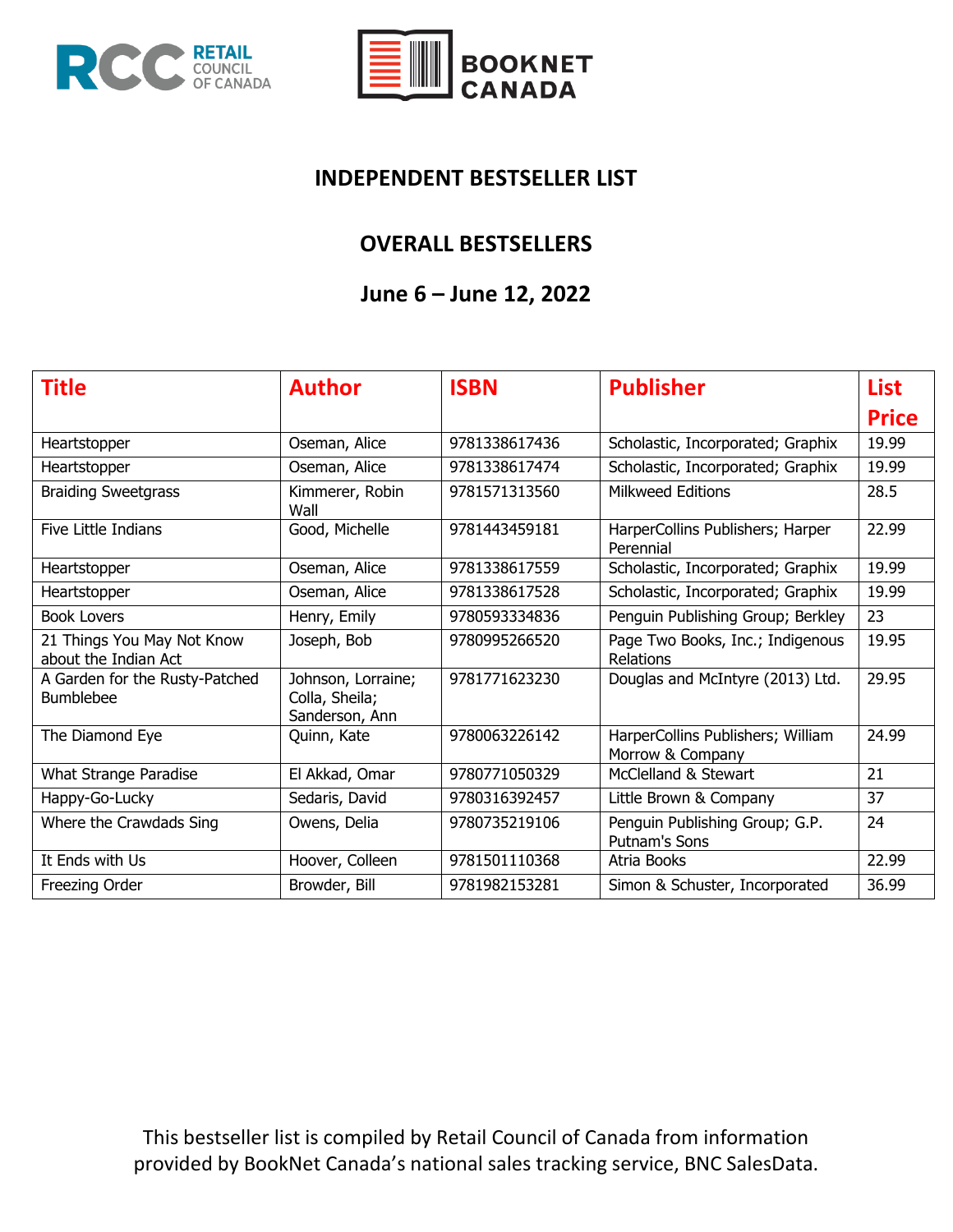



### **CANADIAN FICTION BESTSELLERS**

# **June 6 – June 12, 2022**

| <b>Title</b>              | <b>Author</b>             | <b>ISBN</b>   | <b>Publisher</b>                                         | <b>List</b><br><b>Price</b> |
|---------------------------|---------------------------|---------------|----------------------------------------------------------|-----------------------------|
| Five Little Indians       | Good, Michelle            | 9781443459181 | HarperCollins Publishers;<br>Harper Perennial            | 22.99                       |
| Sea of Tranquility        | Mandel, Emily St.<br>John | 9781443466097 | HarperCollins Canada,<br>Limited                         | 29.99                       |
| All the Seas of the World | Kay, Guy Gavriel          | 9780735244719 | Penguin Canada; Viking                                   | 36                          |
| The Maid                  | Prose, Nita               | 9780735241336 | Penguin Canada; Viking                                   | 24.95                       |
| Indian Horse              | Wagamese, Richard         | 9781553654025 | Douglas and McIntyre<br>(2013) Ltd.                      | 21.95                       |
| Hey, Good Luck Out There  | Toews, Georgia            | 9780385696715 | Doubleday Canada                                         | 27                          |
| Scarborough               | Hernandez,<br>Catherine   | 9781551526775 | Arsenal Pulp Press                                       | 19.95                       |
| Son of a Trickster        | Robinson, Eden            | 9780345810793 | Knopf Canada; Vintage<br>Canada                          | 21                          |
| Every Summer After        | Fortune, Carley           | 9780735243750 | Penguin Canada; Viking                                   | 24.95                       |
| A Bit Much                | Jackson, Sarah            | 9780735242159 | Penguin Canada; Penguin<br>Canada                        | 27                          |
| The Madness of Crowds     | Penny, Louise             | 9781250145277 | St. Martin's Press;<br>Minotaur Books                    | 23.99                       |
| The Madness of Crowds     | Penny, Louise             | 9781250847263 | St. Martin's Press;<br><b>Minotaur Books</b>             | 12.99                       |
| Animal Person             | MacLeod,<br>Alexander     | 9780771029882 | McClelland & Stewart                                     | 28                          |
| Daughters of the Deer     | Daniel, Danielle          | 9780735282087 | Random House of Canada                                   | 24                          |
| Take Your Breath Away     | Barclay, Linwood          | 9780063243170 | HarperCollins Publishers;<br>William Morrow &<br>Company | 23.99                       |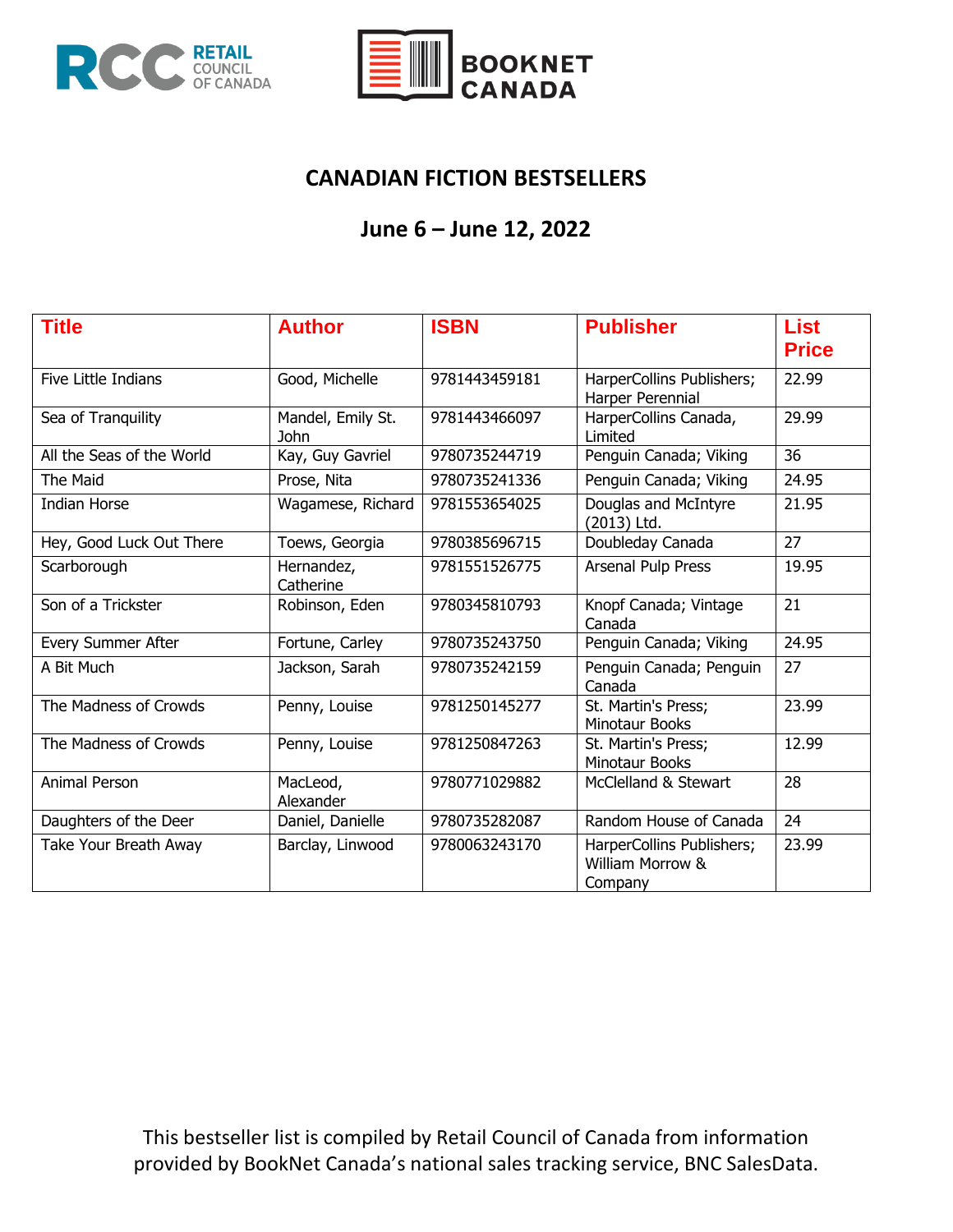



### **CANADIAN NON-FICTION BESTSELLERS**

# **June 6 – June 12, 2022**

| <b>Title</b>                                          | <b>Author</b>                                          | <b>ISBN</b>   | <b>Publisher</b>                                     | <b>List Price</b> |
|-------------------------------------------------------|--------------------------------------------------------|---------------|------------------------------------------------------|-------------------|
| 21 Things You May Not<br>Know about the Indian<br>Act | Joseph, Bob                                            | 9780995266520 | Page Two Books, Inc.;<br><b>Indigenous Relations</b> | 19.95             |
| A Garden for the Rusty-<br>Patched Bumblebee          | Johnson, Lorraine;<br>Colla, Sheila;<br>Sanderson, Ann | 9781771623230 | Douglas and McIntyre (2013)<br>Ltd.                  | 29.95             |
| Women Winning Office                                  | Nash, Peggy                                            | 9781771135993 | Between the Lines                                    | 25.95             |
| Son of Elsewhere                                      | Abdelmahmoud,<br>Elamin                                | 9780771002229 | McClelland & Stewart                                 | 32.95             |
| Kiss the Red Stairs                                   | Lederman, Marsha                                       | 9780771049378 | McClelland & Stewart                                 | 35                |
| Finding the Mother Tree                               | Simard, Suzanne                                        | 9780735237759 | Penguin Canada; Allen Lane                           | 34.95             |
| The Power of<br>Teamwork                              | Goldman, Brian                                         | 9781443463997 | HarperCollins Canada, Limited;<br>Collins            | 32.99             |
| Embers                                                | Wagamese, Richard                                      | 9781771621335 | Douglas and McIntyre (2013)<br>Ltd.                  | 18.95             |
| Return to Solitude                                    | Lawrence, Grant                                        | 9781550179712 | Harbour Publishing Company,<br>Limited               | 26.95             |
| Run Towards the<br>Danger                             | Polley, Sarah                                          | 9780735242883 | Penguin Canada; Hamish<br>Hamilton                   | 35                |
| Mushrooms of British<br>Columbia                      | MacKinnon, Andy;<br>Luther, Kem                        | 9780772679550 | Royal British Columbia Museum                        | 34.95             |
| Seven Fallen Feathers                                 | Talaga, Tanya                                          | 9781487002268 | <b>House of Anansi Press</b>                         | 22.95             |
| Good Enough                                           | Bowler, Kate; Richie,<br><b>Jessica</b>                | 9780593193686 | The Crown Publishing Group;<br>Convergent Books      | 28                |
| 305 Lost Buildings of<br>Canada                       | Biesinger, Raymond;<br>Bozikovic, Alex                 | 9781773102368 | <b>Goose Lane Editions</b>                           | 22.95             |
| Bedroom Rapper                                        | Pemberton, Rollie                                      | 9780771051883 | McClelland & Stewart                                 | 32.95             |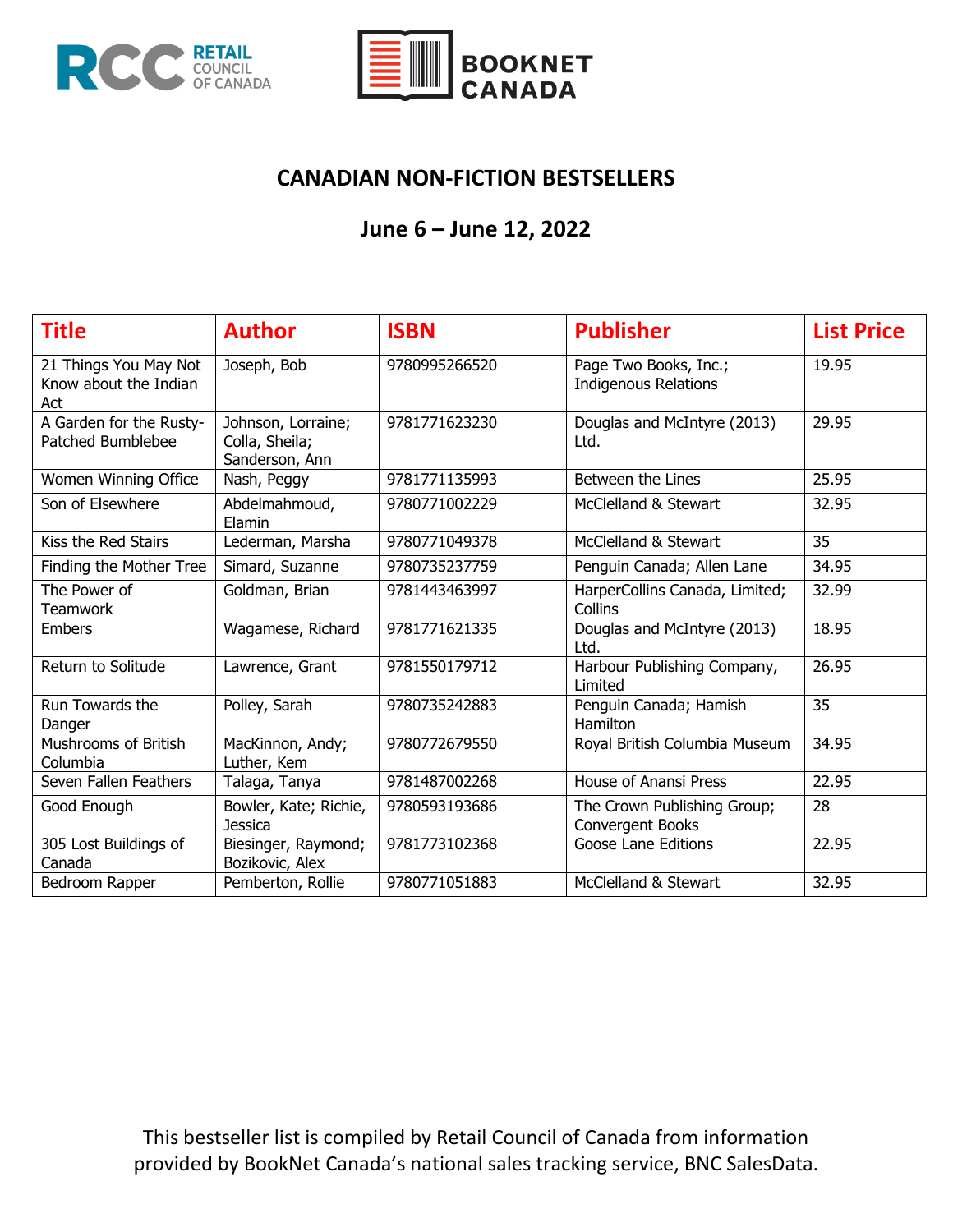



### **TRADE PAPERBACK FICTION BESTSELLERS**

# **June 6 – June 12, 2022**

| <b>Title</b>                         | Author               | <b>ISBN</b>   | <b>Publisher</b>                                      | List         |
|--------------------------------------|----------------------|---------------|-------------------------------------------------------|--------------|
|                                      |                      |               |                                                       | <b>Price</b> |
| Five Little Indians                  | Good, Michelle       | 9781443459181 | HarperCollins Publishers;<br>Harper Perennial         | 22.99        |
| <b>Book Lovers</b>                   | Henry, Emily         | 9780593334836 | Penguin Publishing Group;<br><b>Berkley</b>           | 23           |
| The Diamond Eye                      | Quinn, Kate          | 9780063226142 | HarperCollins Publishers;<br>William Morrow & Company | 24.99        |
| What Strange Paradise                | El Akkad, Omar       | 9780771050329 | McClelland & Stewart                                  | 21           |
| Where the Crawdads<br>Sing           | Owens, Delia         | 9780735219106 | Penguin Publishing Group;<br>G.P. Putnam's Sons       | 24           |
| It Ends with Us                      | Hoover, Colleen      | 9781501110368 | Atria Books                                           | 22.99        |
| The Seven Husbands of<br>Evelyn Hugo | Reid, Taylor Jenkins | 9781501161933 | <b>Washington Square Press</b>                        | 23           |
| The Maid                             | Prose, Nita          | 9780735241336 | Penguin Canada; Viking                                | 24.95        |
| Beautiful World, Where<br>Are You    | Rooney, Sally        | 9780735281813 | Knopf Canada; Vintage<br>Canada                       | 22           |
| Lessons in Chemistry                 | Garmus, Bonnie       | 9780385697378 | Doubleday Canada                                      | 24.95        |
| <b>Indian Horse</b>                  | Wagamese, Richard    | 9781553654025 | Douglas and McIntyre (2013)<br>Ltd.                   | 21.95        |
| The Dictionary of Lost<br>Words      | Williams, Pip        | 9781984820747 | Random House Publishing<br>Group; Ballantine Books    | 23           |
| Scarborough                          | Hernandez, Catherine | 9781551526775 | Arsenal Pulp Press                                    | 19.95        |
| Verity                               | Hoover, Colleen      | 9781538724736 | <b>Grand Central Publishing</b>                       | 22.99        |
| The Midnight Library                 | Haig, Matt           | 9781443455879 | HarperCollins Canada, Limited;<br>Harper Avenue       | 21.99        |